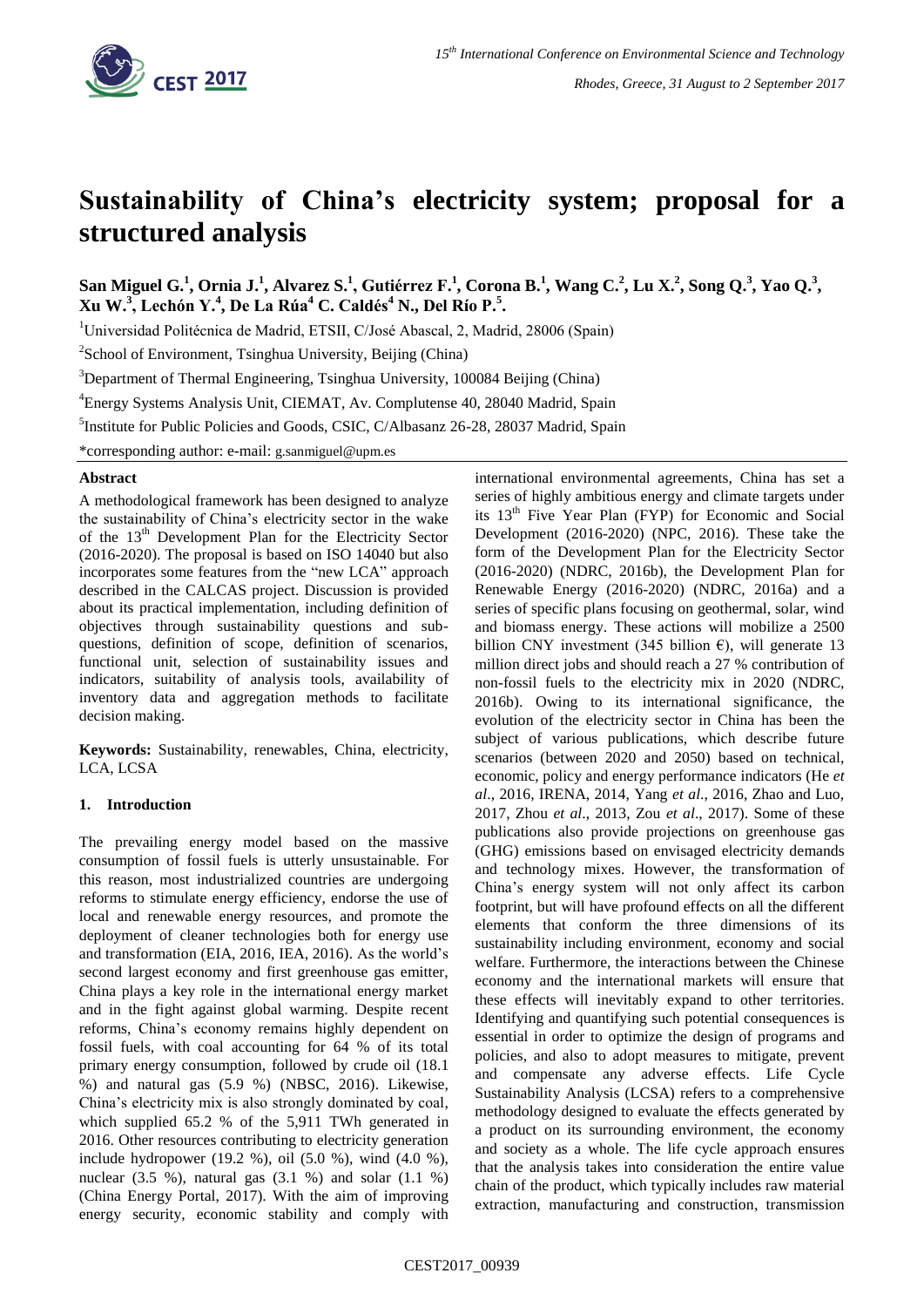and distribution to final user, utilization and end-of-life. At present, the most widely adopted methodology to LCSA is the one proposed by UNEP/ SETAC (UNEP and SETAC, 2011). Based on the standardized framework of ISO 14040 (ISO, 2006), this relies on performing independent evaluations of the environmental, economic and social performance of the product under consideration using Environmental LCA (E-LCA), Life Cycle Costing (LCC) and Social Life Cycle Analysis (SLCA), respectively. This mechanistic approach, captured in the conceptual formula "LCSA = LCA + LCC + SLCA", is often criticized for its lack of flexibility and for obviating the interdependences that exist between the elements that compose real systems. The CALCAS project (Heijungs *et al*., 2009) (*Coordination Action for innovation in Life Cycle Analysis for Sustainability*) proposed an evolution to this framework that may be particularly applicable to the evaluation of energy systems. This "new LCA" relies on expanding the scope of conventional LCA to incorporate the three sustainability dimensions, which are evaluated in an integrated manner. The "new LCA" allows more flexibility in the selection of objectives and in the use of the analytic tools, which should take into consideration not only physical relationships between the system and its surroundings (as in conventional LCA) but also behavioural relations, economic valuation, time effects, rebound effects, market and demand changes, etc (Schepelmann *et al*., 2009). Despite its potential, few examples of the use of this novel approach have been published in the literature (Hu *et al*., 2013). The sustainability of electricity systems has been the subject of numerous publications aimed at investigating specific technologies (Corona and San Miguel, 2015, Corona *et al*., 2016a, Corona *et al*., 2016b, Corona *et al*., 2017, Evans *et al*., 2009, Genoud and Lesourd, 2009, Hui *et al*., 2017, Yu *et al*., 2011) or the performance of certain regions/countries characterized by a given electricity demand and technology mix. Examples of these include Germany (Roth *et al*., 2009), Australia (May and Brennan, 2006), UK (Stamford and Azapagic, 2014), Mexico (Santoyo-Castelazo *et al*., 2014), Turkey (Atilgan and Azapagic, 2016) and Mauritius (Brizmohun *et al*., 2015) (no such investigation has been produced for China). All these analyses follow the mechanistic approach proposed by UNEP/ SETAC (UNEP and SETAC, 2011), in some cases including a final aggregation step. The aim of this paper is to describe a structured framework to carry out the LCSA of China's electricity system. This is seen as a first step in a collaborative effort aimed at incorporating sustainability information to the process of decision making in the design of energy plans. The purpose also extends to define objectives, identify inventory data requirements, indicators and analysis tools suitable for this purpose, and also evaluate potential risks and limitations in the analysis of China's electricity system.

# **2. Methodological proposal**

**Error! Reference source not found.** describes the methodological framework proposed for the LCSA, which is based on ISO 14040 (ISO, 2006) but incorporates some elements from the "new LCA" described in CALCAS (Heijungs *et al*., 2009). This involves four steps: 1) Definition of goal and scope, leading to description of the system, definition of boundaries, functional unit, identification of sustainability issues, indicators and analysis tools; 2) Definition of scenarios of China's electricity system, including current and foreseen states; 3) Modelling, which refers to the use of analysis tools to transform inventory data into impact indicators; 4) Aggregation step, aimed at integrating results into a single sustainability indicator; and 5) Interpretation, intended to set conclusions, limitations and recommendations based on the objectives set in step 1. The practical implementation of these steps to evaluate the sustainability of China's electricity sector is discussed below.



Figure 1. Proposed methodological framework for the LCSA of China's power system

#### *2.1 Definition of goal and scope*

Five elements have been considered in step, as follows:

#### *2.1.1 Main objective of the LCSA*

The objective of the LCSA has been framed in the main sustainability question (MSQ): "How does the *Development Plan for Renewable Energy* affect the sustainability of China's electricity system?" This objective is achieved in two stages: first, describing the sustainability of the existing electricity system; and second, describing how sustainability evolves with time as a result of implementing the Plan for Renewable Energy, which is used to define future scenarios.

#### *2.1.2 Broad system definition*

Definition of China's electricity system should cover three analysis levels: technology, sector and global. Inventory data required to describe each one of these levels are described below:

Technology: energy resources including fossil and renewables (location, characteristics, extraction, processing); power generation (technologies, infrastructures, efficiencies), transmission and distribution (including transmission capacity and grid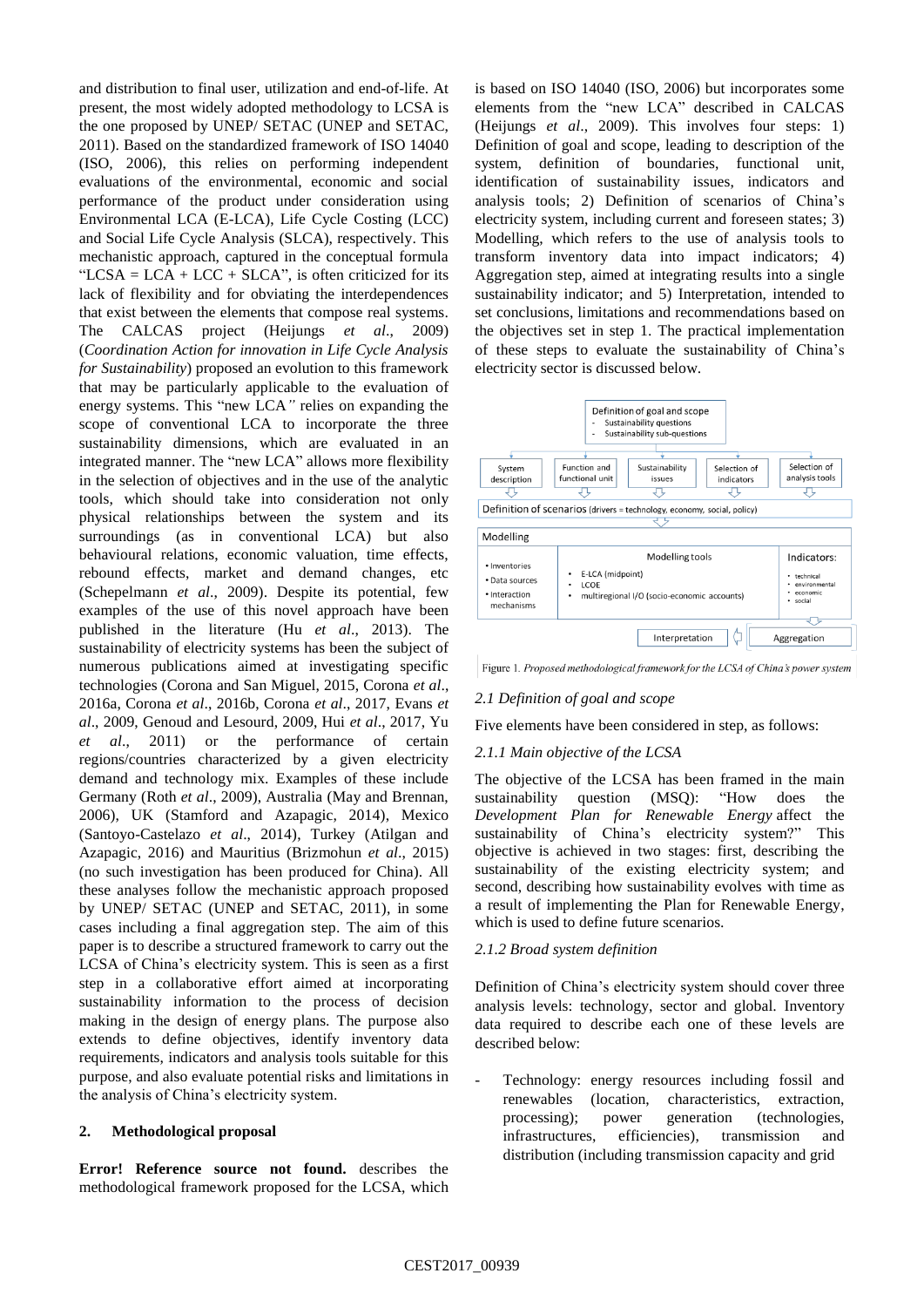Table 1: Proposed sustainability questions, sustainability issues, analysis tools and indicators for the analysis of China's electricity system

| SUSTAINABILITY QUESTION                                                                                                                                                                  | Analysis<br>level*                                                                                   | Sustainability<br><i>issues</i>                                                                                                                                | Inventory/data requirements                                                                                                                                                                                                                                     | Analysis tools<br>(also additional tools)                                                  | <b>Indicators</b><br>(also additional indicators)                                                                                                                                                                                                                                                                                                                                            | <b>Units</b>                                                                                                                                                                                                                                                                          |
|------------------------------------------------------------------------------------------------------------------------------------------------------------------------------------------|------------------------------------------------------------------------------------------------------|----------------------------------------------------------------------------------------------------------------------------------------------------------------|-----------------------------------------------------------------------------------------------------------------------------------------------------------------------------------------------------------------------------------------------------------------|--------------------------------------------------------------------------------------------|----------------------------------------------------------------------------------------------------------------------------------------------------------------------------------------------------------------------------------------------------------------------------------------------------------------------------------------------------------------------------------------------|---------------------------------------------------------------------------------------------------------------------------------------------------------------------------------------------------------------------------------------------------------------------------------------|
| SQ1-ENV: SQ1-ENV: What is the environmental<br>performance of China's electricity system?<br>SQ2-ENV: What is the efficiency of China's<br>power generation system?                      |                                                                                                      | • Climate change<br>• Emissions to air<br>$\bullet$ Emissions to water<br>• Emissions to soil<br>• Resource depletion<br>· Water stress<br>• Energy efficiency | · China's electricity mix<br>• China's electricity demand<br>. LC emission factors of power<br>technologies adapted to China<br>. LC efficiency factors of power<br>technologies adapted to China<br>· Transmission infrastructures<br>• Energy policy analysis | <b>Attributional E-LCA</b><br>(Midpoint)<br>(Also: Consequential E-<br>LCA; Dynamic E-LCA) | Abiotic resour. deple. (elements)<br>Abiotic resour. deple. (fossil fuels)<br>Global warming<br><b>Acidification</b><br>Eutrophication<br>Human toxicity and ecotoxicity<br>Ozone laver depletion<br>Photochemical oxidants creation<br>Particulate matter formation<br>Water stress<br>Agricultural/urban land occupation<br>Natural land transformation<br><b>Cumulative Energy Demand</b> | kg Sb eq./kWh<br>MJ/kWh<br>kg CO <sub>2</sub> eq./kWh<br>kg SO <sub>2</sub> eq./kWh<br>kg PO <sub>4</sub> eq./kWh<br>kg DCB eg./kWh<br>kg CFC-11 eq./kWh<br>kg C <sub>2</sub> H <sub>4</sub> eq./kWh<br>kg PM10 eq./kWh<br>$m^3/kWh$<br>m <sup>2</sup> /vr/kWh<br>$m^2/kWh$<br>MJ/KWh |
| SQ3-ECO: What is the economic cost of<br>electricity in China?                                                                                                                           |                                                                                                      | · Economic costs                                                                                                                                               | • China's electricity mix<br>. LC cost of power technologies<br>adapted to China<br>• Energy policy analysis                                                                                                                                                    | LCOE<br>(Also: Extern-E)                                                                   | Levelized cost of electricity                                                                                                                                                                                                                                                                                                                                                                | USS/kWh                                                                                                                                                                                                                                                                               |
| SQ4-ECO: What is the contribution of China's<br>electricity sector to wealth generation?<br>SQ5-SOC: What is the contribution of China's<br>electricity sector to employment generation? | S                                                                                                    | • Wealth generation<br>• Employment                                                                                                                            | · Disaggregated economic data<br>· Multiregional I/O tables<br>· Socio-economic accounts                                                                                                                                                                        | Multiregional I/O<br>(Also SHDB)                                                           | Value added<br>Direct/indirect labour generation<br>Labour compensation<br>Labour quality                                                                                                                                                                                                                                                                                                    | USS/kWh<br>Hours/TWh<br><b>USS</b><br>US\$ (high, med, low)                                                                                                                                                                                                                           |
| * T = Technology; S = Sector; G = Global                                                                                                                                                 | Bold: selected analysis tools and indicators (also additional tools and indicators to be considered) |                                                                                                                                                                |                                                                                                                                                                                                                                                                 |                                                                                            |                                                                                                                                                                                                                                                                                                                                                                                              |                                                                                                                                                                                                                                                                                       |

- stability); operation (emissions factors); end of life (recycling and waste management scenarios).
- Sector: power demand; technology mix targets; environmental standards; electricity pricing rules; regulatory framework (objectives, incentives, taxes) and international commitments.
- Global: economic, material and energy flows between China's electricity sector and the international markets.

#### *2.1.3 Description of scenarios*

-

As discussed, the main scenario of the analysis refers to China's existing electricity system. Additional scenarios include those generated as a result of implementing the Development Plan for Renewable Energy (2016-2020) (NDRC, 2016a). A more ambitious approach may involve developing and evaluating additional scenarios resulting from the application of certain energy policies, as a means to evaluate their consequences. Energy Transition Modelling (ETM) may be used to ascertain the evolution of the energy and electricity sectors in China under different technical, economic and policy circumstances.

# *2.1.4 Function and functional unit*

The function of the system is defined as follows: "to meet the demand for electricity of the Chinese economy ensuring sufficient supply, affordability, grid stability and power quality". The functional unit would be one unit (1) MWh) of electricity generated in such conditions.

#### *2.1.5 Sustainability sub-questions*

The number, scope and technical complexity of these subquestions need to be adapted to the time and resource constrains of each project. In this case, the MSQ has been broken down into five sub-questions (SQ), each one focusing on a specific aspect of sustainability. The same approach may be utilized to analyze present and future scenarios. Table 1 provides a summary of these SQ including information about analysis level, sustainability issues covered, proposed analysis tools, indicators, and inventory/data requirements and availability. *SQ1-ENV: What is the environmental performance of China's electricity system?* This question may be approached using an impact oriented or a damage oriented methodology, as in midpoint and endpoint attributional E-LCA, respectively. The former option has been selected as it incorporates fewer uncertainties to the analysis. Based on international and national significance (as discussed by the authors), the following six indicators may be considered: Global warming (kg  $CO<sub>2</sub>$  eq./kWh), Abiotic resource depletion (MJ/kWh), Particulate matter formation (kg PM10 eq./kWh), Acidification (kg  $SO_2$  eq./kWh), Human toxicity (kg DCB eq./kWh) and Water stress  $(m^3/kWh)$ . The first two describe global impacts while the others refer to local impact categories. Indicators would be calculated multiplying activity factors (as determined considering electricity demand and technology mix inventories) by the emissions factors that correspond to specific technologies. Background data could be obtained from conventional life cycle inventory databases (i.e. Ecoinvent, ELCD), which would need to be adapted to the peculiarities of China's energy system with regard to fuel properties, extraction and processing technologies, location and transport, power generation technology characteristics (efficiency, emission standards, water use, capacity factors, etc.), grid (transmission capacities and losses) and end-of-life scenarios (reuse, recycling, landfilling of materials). ReCiPe Midpoint (H) World is selected as the most appropriate impact assessment method. The analysis of future scenarios, as defined in the Development Plan for Renewable Energy or determined by other means, may benefit from the use of time-dependent characterization factors as in dynamic E-LCA methodology. Consequential E-LCA may be adopted to evaluate the penetration of specific technologies or the substitution of certain energy vectors (as with electric vehicles). *SQ2-ENV: What is the efficiency of China's power generation system?* The Cumulative Energy Demand (CED) method may be used to quantify the efficiency of China's electricity system. Analysis tools and inventory data requirements would as in SQ1-ENV. *SQ3-ECO: What is the economic cost of electricity in China?* The Levelized Cost Of Electricity (LCOE) has been selected as the most suitable method to quantify (US\$/kWh) the economic cost of power generation using a life cycle approach. An option considered to be of interest involves disaggregation between private and public costs, the latter derived from the application of public incentives and taxes. Up-to-date economic inventories for energy resources and technologies may be source from US-EIA (US-EIA, 2016), IEA (IEA, 2015, IEA, 2017) and the European Commission (JRC, 2014). These values would need to be adapted to the Chinese market taking into consideration technology characteristics, incentives, taxes, labor,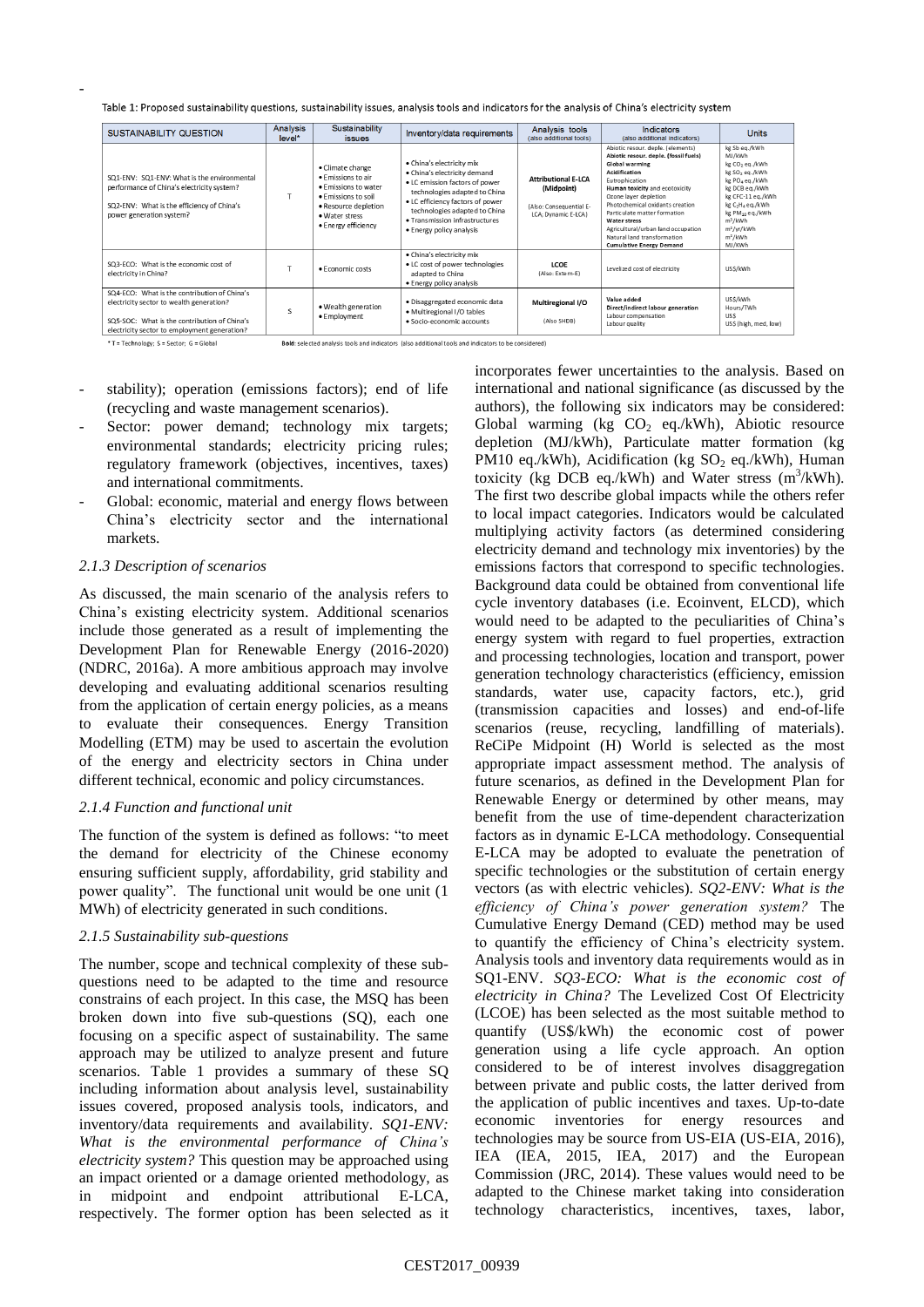financial and raw material costs (Yi *et al*., 2016). An extension to this analysis may involve calculation of externalities using methodology like the one provided by ExternE (EXTERNE, 2017). *SQ4-ECO: What is the contribution of China's electricity sector to wealth generation?* Multiregional I/O may be used to quantify the effects of China's electricity sector on a series of macroeconomic performance indicators for China and the global economy. Life cycle monetary flows of the electricity sector would be used as inventory data. Value added (VA) has been identified as the most suitable indicator. Multiregional I/O databases covering China and the Asian region suitable for this investigation may include those published by World Input Output Database (WIOD) (Timmer *et al*., 2015), OECD/WTO (OECD/WTO, 2017), Asian Development Bank (ADB-MRIO) (ADB, 2017) and Eora (EORA, 2017). *SQ5-SOC: What is the contribution of China's electricity sector to employment generation?* Employment has been selected as the key indicator of socio-economic performance for the electricity sector. Direct employment factors specific economic activities in the energy sector have been published by international institutions (Rutovitz *et al*., 2015). However, Multiregional I/O methodology would be required to determine these values using a life cycle perspective. Data requirements would the same as in SQ4. The key indicator for total employment (hour/TWh) may be disaggregated (direct, indirect and induced) and may also incorporate information about capital compensation, employment quality (high, med, low skilled), etc. Life Cycle Social Analysis (LCSA) methodology would be required to estimate other social performance indicators like injuries, fatality rates, fair salary, collective bargaining, absenteeism, training, gender equality, discrimination, etc. This approach could be used to evaluate specific elements/actions within China's electricity system. Social risks associated with China's electricity system may also be evaluated at a macro level by integrating I/O methodology with background inventory data as provided by the Social Hotspot Database (SHDB) (Rodríguez-Serrano *et al*., 2016, Rodríguez-Serrano *et al*., 2017, SHDB, 2017). A drawback of this methodology is that it is not suitable to evaluate future scenarios.

# **3. Modelling**

As discussed above, a range of analysis tools (including attribution and consequential E-LCA, dynamic E-LCA, multiregional I/O, LCOE, I/O-SHDB) have been proposed to transform inventory data into sustainability performance indicators. This list may be expanded to cover additional objectives, depending on the availability of time and resources.

#### **4. Multi-criteria analysis**

Multi-criteria decision analysis (MCDA) methods may be used to integrate individual indicators into a single sustainability score to facilitate decision making. This may be useful particularly when comparing alternative scenarios, as would be the case in this investigation. However, it is often argued that this aggregation step incorporates subjectivity, uncertainty and does not necessarily provide added value to the analysis. Analytical hierarchy process (AHP) has been identified as the most appropriate method in this analysis.

### **5. Interpretation**

The interpretation stage aims to provide responses to the sustainability questions (MSQ and SQ) framed above. These should be used to identify the elements with the highest contribution (both positive and negative) to the sustainability of China's electricity system and identify the best scenarios, thus conditioning the design and implementation of future energy plans.

## **6. Conclusions**

This paper describes a methodological framework to be used in the sustainability analysis of China's electricity system. The proposal is based on ISO 14040 but also incorporates additional features from the "new LCA" (as described in the CALCAS project) aimed primarily at improving flexibility in the selection of objectives and the use of analysis tools. Discussion regarding the practical implementation of this methodology and the availability of inventory data has been regarded as a first step in this endeavor. An additional challenge not covered in this paper involves analyzing the connections between the electricity sector and the overall energy system in China, which unfailingly compete for some areas of the market and should be evaluated as a whole.

**Acknowledgements:** thanks are due to European Commission for financial support under ENV-BIO Marie Curie (FP7-PEOPLE-2012-IRSES-318927).

### **References**:

ADB, 2017. Asian Development Bank, multi-regional inputoutput tables (ADB-MRIO)

Atilgan, B., Azapagic, A., 2016. An integrated life cycle sustainability assessment of electricity generation in Turkey. Energy Policy, 168-186

Brizmohun, R., Ramjeawon, T., Azapagic, A., 2015. Life cycle assessment of electricity generation in Mauritius. J. Clean. Prod., 565-575

China Energy Portal, 2017.

Corona, B., Cerrajero, E., López, D., San Miguel, G., 2016a. Full environmental life cycle cost analysis of concentrating solar power technology: Contribution of externalities to overall energy costs. Solar Energy, 758-768

Corona, B., San Miguel, G., 2015. Environmental analysis of a Concentrated Solar Power (CSP) plant hybridised with different fossil and renewable fuels. Fuel. 0, 63-69

Corona, B., Bozhilova-Kisheva, K.P., Olsen, S.I., San Miguel, G., 2017. Social Life Cycle Assessment of a Concentrated Solar Power Plant in Spain: A Methodological Proposal. J. Ind. Ecol., n/a-n/a

Corona, B., Rúa, C.d.l., San Miguel, G., 2016b. Socio-economic and environmental effects of concentrated solar power in Spain: A multiregional input output analysis. Solar Energy Mater. Solar Cells, 112-121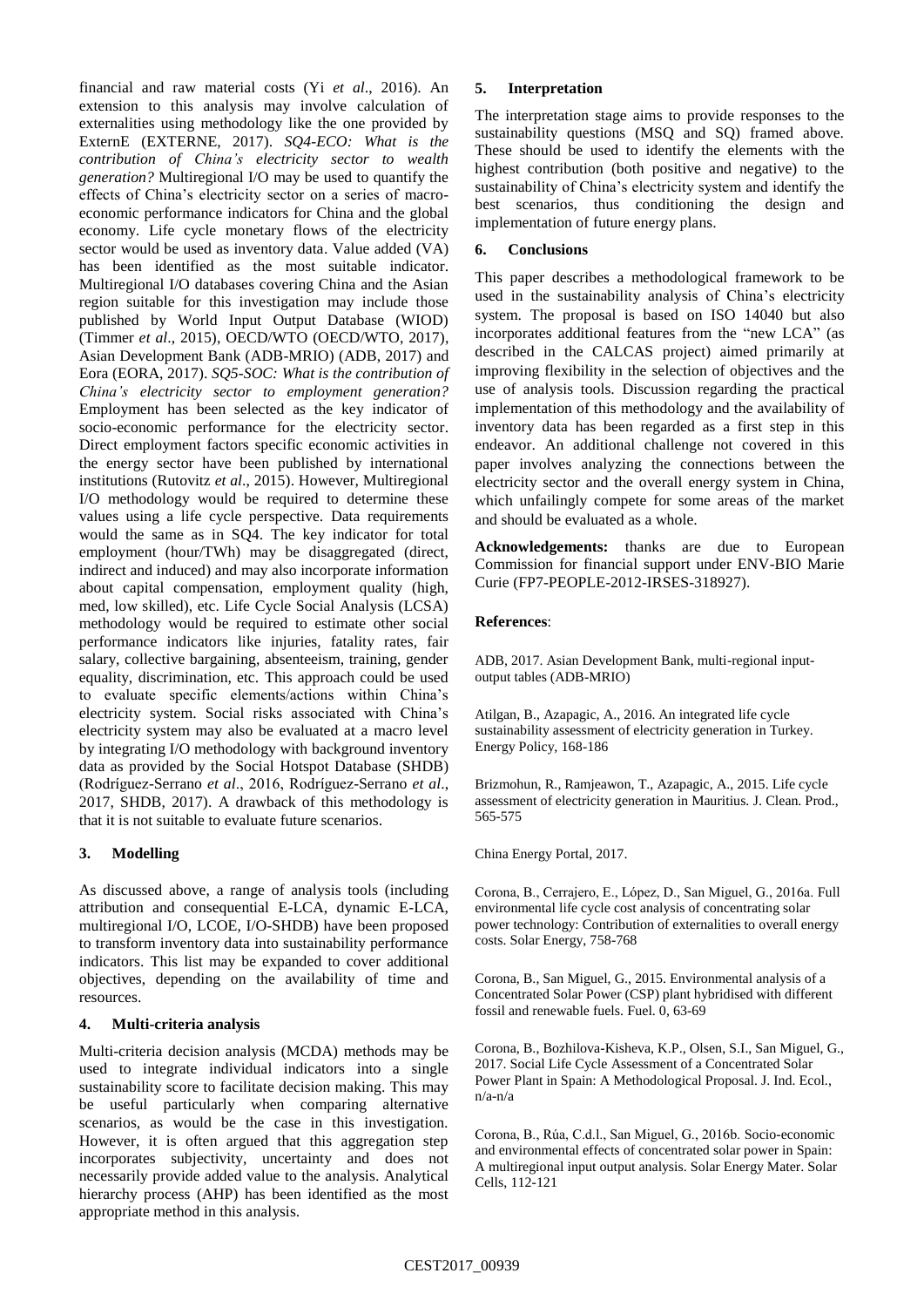EIA, 2016. International Energy Outlook 2016, U.S. Energy Information Administration (EIA); <http://www.eia.gov/outlooks/ieo>

EORA, 2017. Eora multi-region IO database

Evans, A., Strezov, V., Evans, T.J., 2009. Assessment of sustainability indicators for renewable energy technologies. Renewable and Sustainable Energy Reviews. 5, 1082-1088

EXTERNE, 2017. External Cost of Energy - EXTERNE

Genoud, S., Lesourd, J., 2009. Characterization of Sustainable Development Indicators for Various Power Generation Technologies. International Journal of Green Energy. 3, 257-267

He, Y., Xu, Y., Pang, Y., Tian, H., Wu, R., 2016. A regulatory policy to promote renewable energy consumption in China: Review and future evolutionary path. Renewable Energy, 695- 705

Heijungs, R., Huppes, G., Guinée, J., 2009. A scientific framework for LCA—deliverable (d15) of work package 2 (wp2) CALCAS project. Institute of Environmental Sciences, Leiden University (CML)

Hu, M., Kleijn, R., Bozhilova-Kisheva, K.P., Di Maio, F., 2013. An approach to LCSA: the case of concrete recycling. International Journal of Life Cycle Assessment. 9, 1793-1803

Hui, J., Cai, W., Wang, C., Ye, M., 2017. Analyzing the penetration barriers of clean generation technologies in China's power sector using a multi-region optimization model. Appl. Energy, 1809-1820

IEA, 2017. Investment costs for power generation. International energy agency.

IEA, 2016. World Energy Outlook 2016, International Energy Agency (IEA), DOE/EIA-0484(2016)

IEA, 2015. Projected Cost of Generating Electricity, International Energy Agency (IEA), Organization for Economic Cooperation and Development - Nuclear Energy Agency (OECD-NEA), 2015 edition

IRENA, 2014. Renewable Energy Prospects: China, REmap 2030 analysis

ISO, 2006. ISO 14040:2006 Environmental management - Life cycle assessment - Principles and framework

JRC, 2014. ETRI 2014. Energy Technology Reference Indicator projections for 2010-2050. JRC Science and Policy Reports, European Commission

May, J.R., Brennan, D.J., 2006. Sustainability Assessment of Australian Electricity Generation. Process Safety and Environmental Protection. 2, 131-142

NBSC, 2016. China Statistical Yearbook 2015, National Bureau of Statistics of China (NSBC), <http://www.stats.gov.cn/tjsj/ndsj/2016/indexeh.htm>

NDRC, 2016a. 13th FYP development plan for renewable energy, National Development and Reform Commission (NDRC) of China

NDRC, 2016b. 13th FYP development plan for the electricity sector, National Development and Reform Commission (NDRC) of China

NPC, 2016. 13th Five Year Plan (FYP) for Economic and Social Development (2016-2020), National People Congress (NPC)

OECD/WTO, 2017. OECD/WTO Trade in Value Added database

Rodríguez-Serrano, I., Caldés, N., De la Rúa, C., Lechón, Y., Garrido, A., 2016. Using the Framework for Integrated Sustainability Assessment (FISA) to expand the Multiregional Input–Output analysis to account for the three pillars of sustainability. Environment, Development and Sustainability

Rodríguez-Serrano, I., Caldés, N., de la Rúa, C., Lechón, Y., 2017. Assessing the three sustainability pillars through the Framework for Integrated Sustainability Assessment (FISA): Case study of a Solar Thermal Electricity project in Mexico. J. Clean. Prod., 1127-1143

Roth, S., Hirschberg, S., Bauer, C., Burgherr, P., Dones, R., Heck, T., Schenler, W., 2009. Sustainability of electricity supply technology portfolio. Ann. Nucl. Energy. 3, 409-416

Rutovitz, J., Dominish, E., Downes, J., 2015. Calculating global energy sector jobs: 2015 methodology. Institute for Sustainable Futures, University of Technology Sydney

Santoyo-Castelazo, E., Stamford, L., Azapagic, A., 2014. Environmental implications of decarbonising electricity supply in large economies: The case of Mexico. Energy Conversion and Management, 272-291

Schepelmann, P., Ritthoff, M., Santman P., Jeswani H., Azapagic A., 2009. D10 SWOT analysis of concepts, methods and models potentially supporting life cycle analysis; Deliverable (D10) of work package 3 (WP3) CALCAS project

SHDB, 2017. Social Hotspot Database

Stamford, L., Azapagic, A., 2014. Life cycle sustainability assessment of UK electricity scenarios to 2070. Energy for Sustainable Development, 194-211

Timmer, M.P., Dietzenbacher, E., Los, B., Stehrer, R., de Vries, G.J., 2015. An illustrated user guide to the world input–output database: the case of global automotive production. Review of International Economics, 575-605

UNEP, SETAC, 2011. Towards a Life Cycle Sustainability Assessment: Making informed choices on products, [http://www.unep.org/pdf/UNEP\\_LifecycleInit\\_Dec\\_FINAL.pdf,](http://www.unep.org/pdf/UNEP_LifecycleInit_Dec_FINAL.pdf) ISBN: 978-92-807-3175-0 ed, Paris

US-EIA, 2016. Capital Cost Estimates for Utility Scale Electricity Generating Plants, United States Energy Information Administration (US-EIA), U.S. Department of Energy, November 2016